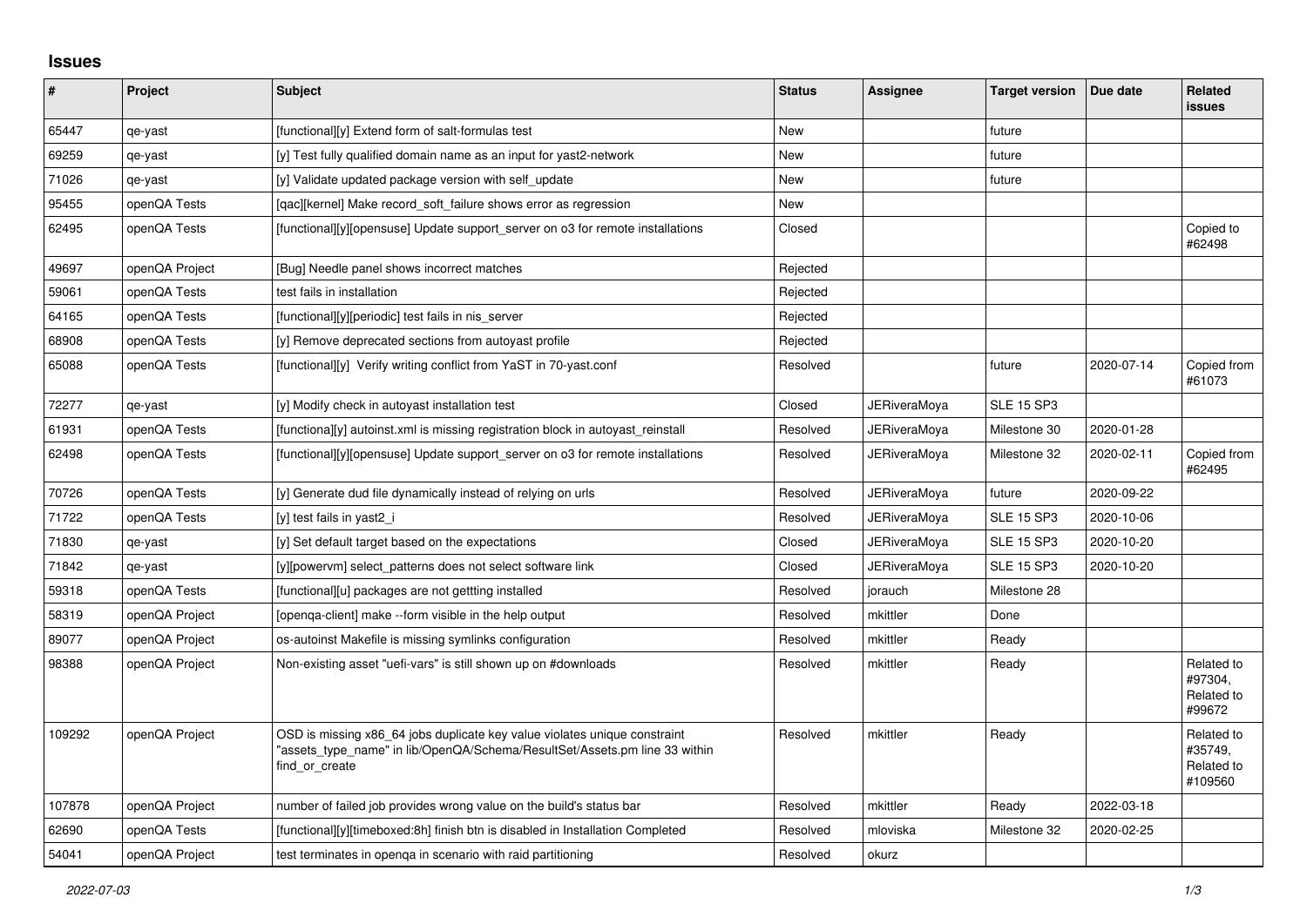| ∦     | <b>Project</b> | <b>Subject</b>                                                                                      | <b>Status</b> | Assignee | <b>Target version</b> | Due date   | Related<br><b>issues</b>                      |
|-------|----------------|-----------------------------------------------------------------------------------------------------|---------------|----------|-----------------------|------------|-----------------------------------------------|
| 68146 | openQA Project | Implement colored and interactive logs                                                              | Resolved      | okurz    | future                |            | Related to<br>#34978,<br>Related to<br>#16180 |
| 57743 | openQA Tests   | [functional][y][timeboxed:8h] test tries to reboot when poweroff is given in shutdown               | Resolved      | oorlov   | Milestone 29          | 2019-10-22 | Related to<br>#58127                          |
| 59939 | openQA Tests   | [functional][y] first entry in product selection list is not highlighted on s390                    | Resolved      | oorlov   | Milestone 30+         | 2019-12-03 |                                               |
| 64731 | openQA Tests   | [functional][y] generate TW image with wicked and use it in yast2 cmdline and nis MM<br>test suites | Resolved      | oorlov   | future                | 2020-05-19 | Copied from<br>#61901                         |
| 65891 | openQA Tests   | [functional][y] fix first_boot on ipmi                                                              | Resolved      | oorlov   | <b>SLE 15 SP2</b>     | 2020-05-19 |                                               |
| 55949 | openQA Tests   | [functional][y] yaml schedulers are not found                                                       | Resolved      | riafarov |                       |            |                                               |
| 59012 | openQA Tests   | [functional][y] test fails in yast sysconfig                                                        | Resolved      | riafarov |                       |            |                                               |
| 60230 | openQA Tests   | [functional][y] test fails in system role                                                           | Resolved      | riafarov | Milestone 30          |            | Related to<br>#60041                          |
| 61100 | openQA Tests   | [functional][y] test fails in scc_registration                                                      | Resolved      | riafarov |                       |            |                                               |
| 68152 | openQA Tests   | [y] Revert Negative Lookhead for 'nothing provides /bin/sh'                                         | Resolved      | riafarov | <b>SLE 15 SP3</b>     |            |                                               |
| 70546 | qe-yast        | [y] Remove soft fail for bsc#1175374                                                                | Closed        | riafarov | <b>SLE 15 SP3</b>     |            | Related to<br>#70174                          |
| 55964 | openQA Tests   | [functional][y] test fails in scc_registration because of missing step                              | Rejected      | riafarov |                       |            |                                               |
| 59309 | openQA Tests   | [Functional][y]test fails in verify_ext4                                                            | Rejected      | riafarov |                       |            |                                               |
| 59312 | openQA Tests   | [functional][y] could not resoly repos urls                                                         | Rejected      | riafarov |                       |            |                                               |
| 65858 | openQA Tests   | [functional] ppc64le iso is not bootable                                                            | Rejected      | riafarov |                       |            |                                               |
| 65882 | openQA Tests   | [functional][y][sporadic] test fails in first boot cant finish because guess disabled guest         | Rejected      | riafarov | Milestone 33          |            |                                               |
| 68515 | openQA Tests   | [y] iscsi_client wont be fixed in SLE15SP2                                                          | Rejected      | riafarov | <b>SLE 15 SP3</b>     |            |                                               |
| 68579 | qe-yast        | [y] gitlab-ci needs another stage for verify_file_existence                                         | Rejected      | riafarov | future                |            |                                               |
| 71896 | openQA Tests   | [y] Expert partitioning framework refactoring                                                       | Rejected      | riafarov | future                |            |                                               |
| 72274 | qe-yast        | [y] nfs mount timeout investigation                                                                 | Rejected      | riafarov | <b>SLE 15 SP3</b>     |            |                                               |
| 57749 | openQA Tests   | [functional][y] apply solution for yast2_snapper_ncurses as it does for Tumbleweed                  | Rejected      | riafarov | Milestone 30+         | 2019-11-19 | Related to<br>#56255                          |
| 59411 | openQA Tests   | [functional][y] betawarning appears for every selected product onSLE 15 sp2 "full"<br>installer     | Rejected      | riafarov | Milestone 29          | 2019-12-03 |                                               |
| 66043 | openQA Tests   | [functional][y][hyperv] test failing in shutdown needs investigation                                | Rejected      | riafarov | Milestone 35+         | 2020-05-19 |                                               |
| 70228 | openQA Tests   | [y] restore checkmedia tests in YaST group for virtualization                                       | Resolved      | riafarov | <b>SLE 15 SP3</b>     | 2020-09-08 |                                               |
| 70693 | openQA Tests   | [y][fast] test fails in validate mirror repos                                                       | Resolved      | riafarov | <b>SLE 15 SP3</b>     | 2020-09-08 |                                               |
| 71608 | qe-yast        | [y] post_fail_hooks fails with script timeout, no logs collected                                    | Closed        | riafarov | <b>SLE 15 SP3</b>     | 2020-10-20 |                                               |